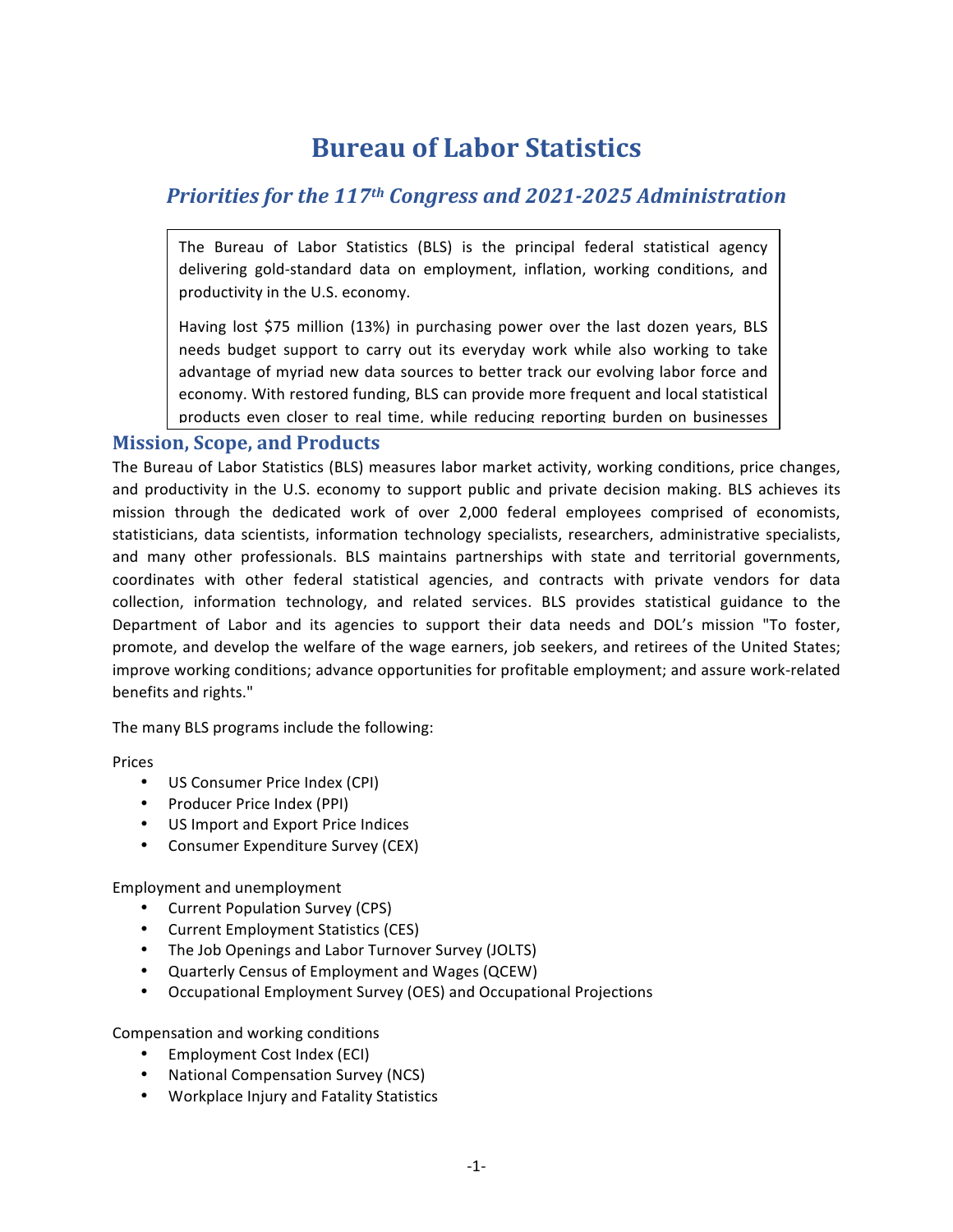#### Productivity

- Labor productivity
- Multifactor productivity

#### **Opportunity: Statistics that are More Objective, Relevant, Timely and Local**

Policymakers and the American people make decisions in a dynamic economy, much of which is measured by BLS statistics. Many BLS data programs have served the American people for decades, but there is a need for objective high frequency data to track continuous economic shifts. In an increasingly digitized and analytically capable economy, BLS products grow more important, as have calls to improve their timeliness and granularity without sacrificing reliability and methodological soundness. BLS has tracked impacts of the COVID-19 pandemic through ongoing programs, conducting a new one-time employer survey and introducing new granularity. With more resources, BLS could meet the dual challenges of updating its existing surveys and data collection systems and linking them with newlyavailable administrative and other data. Such enhancements would increase the actionable information that decision-makers need to understand the state of our labor markets, productivity, and prices.

This focus is consonant with escalating federal interest in evidence-based policymaking, shown most notably with the 2019 enactment of the bipartisan Foundations for Evidence-Based Policymaking Act. The "Evidence Act" emphasizes the key role of federal statistical agencies, including the responsibilities of BLS.

#### **Challenges**

- Although annual appropriations for BLS have increased recently, the total purchasing power of the BLS budget has shrunk by 13% since FY 2009. (Note: BLS must raise its salaries and benefits and its reimbursements to the Census Bureau in line with federal pay guidelines even when Congressional appropriations do not provide full funding in these areas.)
- BLS needs to re-engineer its current programs without interrupting provision of much needed data on the labor market and the US economy. It simply lacks adequate



resources to maintain its aging survey structure and develop a more nimble, responsive survey capacity. 

BLS does not currently have access to states' Unemployment Insurance (UI) worker records or IRS data. Consequently, BLS is missing opportunities for data linkage that would have clear benefits for BLS and the states and reduce reporting burdens on employers. Administrative data access and data linkage need to become major program activities of BLS with the same visibility, expectations, and support as its surveys and data systems.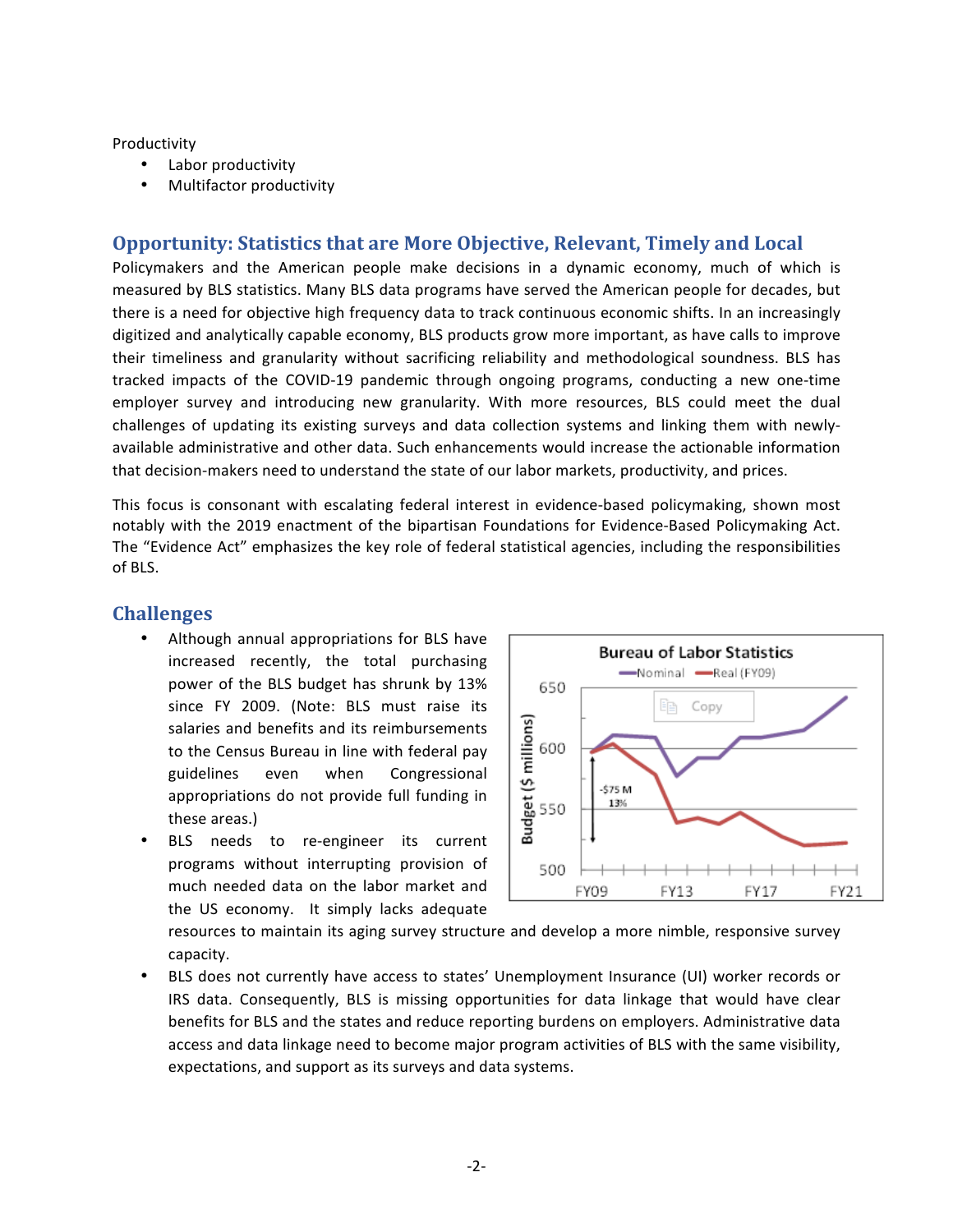• COVID-19 has demonstrated the need for more timely and responsive labor data at the national, state and local level. BLS does not currently have the resources to take advantage of alternative sources of data which can supplement findings from the survey data collection that is conducted. BLS also needs funds designated to pursue issues of emerging interest in the labor market, such as more timely and granular unemployment figures during a pandemic which can inform not just the nation, but states and local areas as well.

### **Priorities**

- Tap the potential of UI wage and claims records. With these records, BLS could produce new granular layoff statistics, reduce revisions in payroll jobs estimates, add new geographic, occupational and industry granularity to many of its programs (such as JOLTS and employment projections), reduce employer reporting burdens, and more. This could be accomplished as a component of the UI system modernization expected in an upcoming appropriations package, and with support from the Department of Labor. Elements required include securing BLS access to the records, standardizing how records are delivered, enhancing wage records (with hours, occupation title, and work location), charging BLS with producing new economic indicators from claims data, funding state LMI offices' use of improved data, and allowing BLS to share curated wage records with state workforce agencies to inform operations, labor shed analyses and program evaluations.
- **Expand data modernization and data linkage.** Exploring some key issues, such as automation's impact on the future of work, requires combining data from many sources, including surveys and non-survey records. Separately, for efficiency, many large firms prefer to respond to survey requests by submitting large electronic files. In order to accommodate large businesses and better leverage its surveys to answer complex questions, BLS seeks to hire data scientists and create a BLS Data Science Center. The center would securely house and analyze surveys and electronic records (corporate and administrative). Such analyses require computationally intensive methods, such as linguistic learning models to code text and create linkages among various sources.
- **Benchmark the Consumer Expenditure Survey (CEX) twice annually.** The market baskets used in estimating average CPI increases and poverty rates are currently reset every two years, even though spending patterns can change much more rapidly, as they have during the pandemic. To increase the frequency of these resets, the CEX must lower the respondent burden, increase the sample size, and embrace multiple data collection modes. This should include funding to support for official Supplemental Poverty Measures. Current estimates are only experimental grade.
- **Upgrade the Job Openings and Labor Turnover Survey (JOLTS).** JOLTS statistics have been particularly crucial to understanding COVID-19's impact on the labor market and will continue to be a valuable resource going forward. Increasing funding for this effort will provide more timely and local information to the agencies and the public by increasing the sample size and adding supplementary questions focused on COVID-19 and its effects on layoffs and hiring. UI records could be leveraged to augment these upgrades.
- **Improve data access.** Support is needed to advance modernized access to government administrative data, as envisioned in the Foundations for Evidence-Based Policymaking Act. This could include extending Title 26 access to IRS data to BLS. The potential benefits are well documented, including reducing costs and burden associating with maintaining separate BLS and Census business registers, which do not always align.